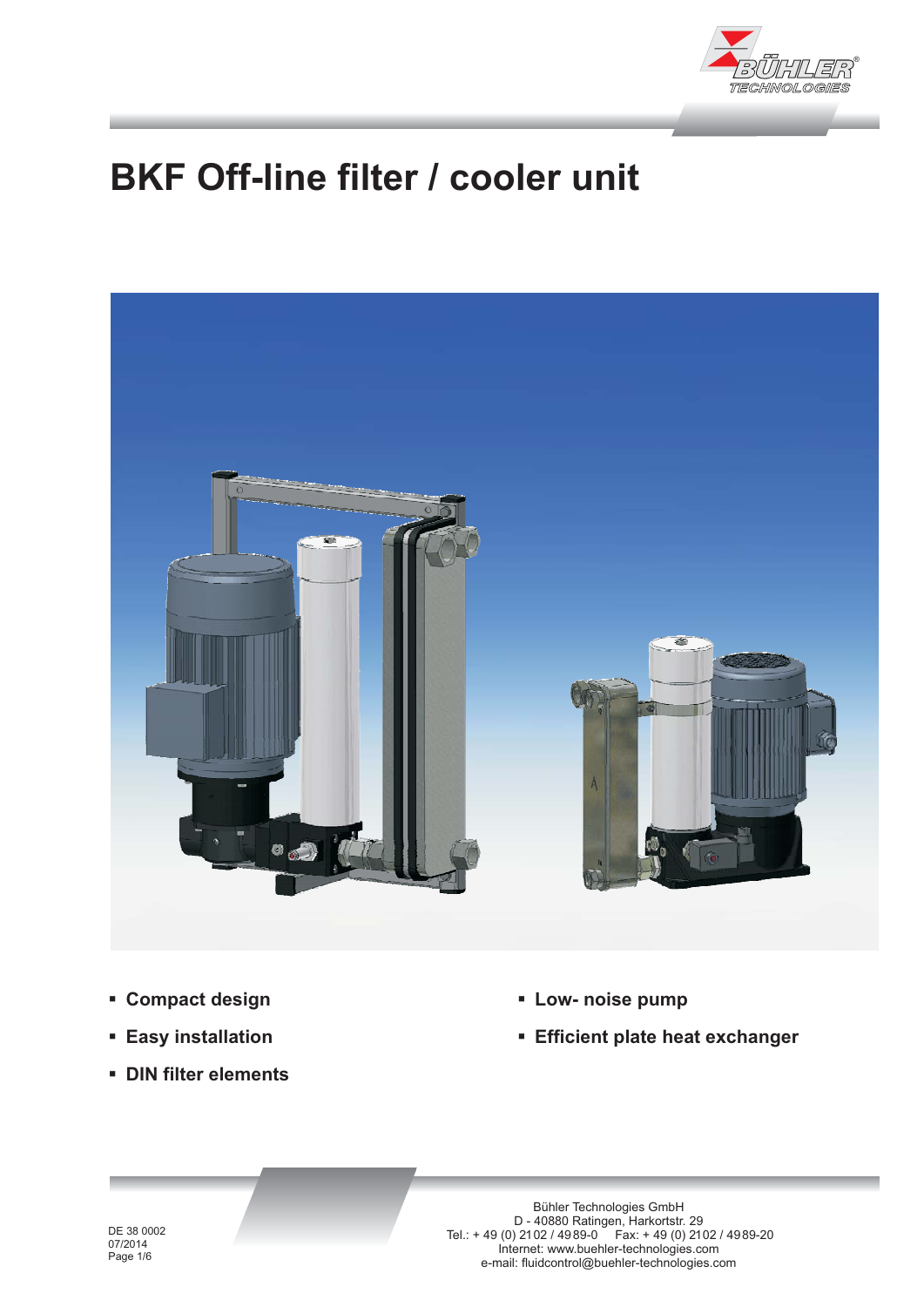# **Why off-line filters?**

Experience shows off-line filtration has very effective results for many applications in fluid power and lubrication systems. Independent from pressure ripples and flow surges, off-line filters develop the best possible retention of particles and offer the highest possible dirt holding capacity.

In combination with other system components, eg. coolers or heaters, installation cost and space requirements can be minimized.

# **Why Bühler?**

The Fluidcontrol division of Bühler has focused on the fluid power and lubrication industries for a long time and has developed an intimate understanding of the requirements for these applications. Although not a filter manufacturer in the classical sense, we contribute some advanced developments to off-line filter units for the benefit of this market. The filter housing can accommodate filter elements according to DIN 24550 available from major filter suppliers world wide .

If you do not find an adequate solution for your application in this literature please do not hesitate to contact us for a specific application proposal.

# **Description**

## **BKF 18/30**

This unit offers a very compact design with an integrated low-noise, dirt-repellant gerotor pump. Placement of motor and filter element result in minimal installation space. Suction and pressure hose are installed directly downwards into the reservoir. This minimizes installation work.

As the basic frame provides additional connections at the front, the unit may be installed on the side of the reservoir. The unit contains a limiting valve and filter elements of size DIN NG 250.

# **BKF 60/90**

If closely coupled to the filter unit, the complete cooler installation requires just a little more space than the filter unit. The heat dissipation can be as high as 60 hp. Due to the larger pump and filter housing this unit is assembled on a rugged frame for vertical attachment. This unit offers the same principal details as the BKF 18/30 but does not have an integrated by-pass valve in the pump.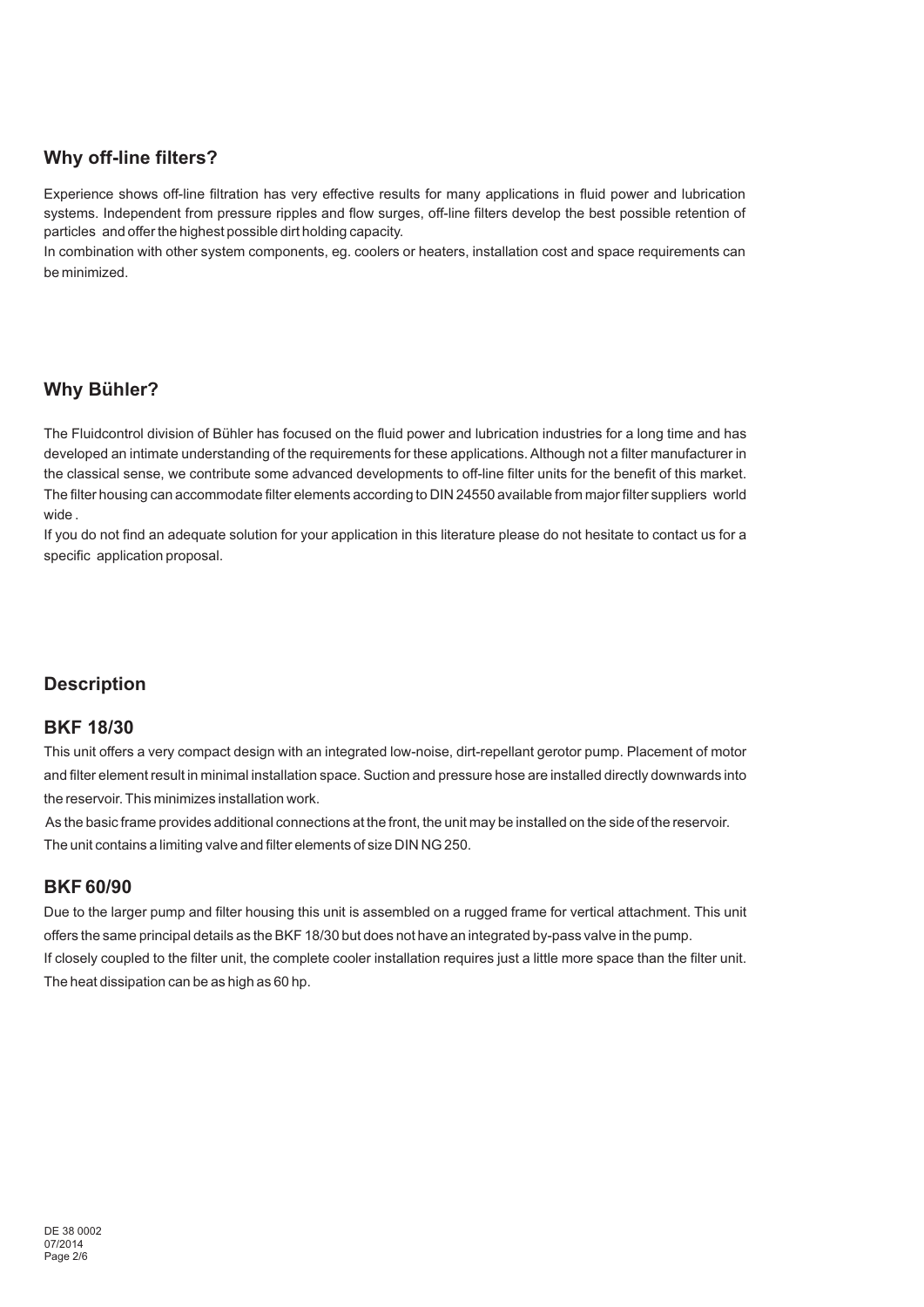

#### **Installation hints:**

- All threads according to DIN EN ISO 228
- If installed on the side of a reservoir make sure that the pump gets free flow of oil in the suction line

- Make sure that indicator is visible when installing on tank top

# **Technical Data BKF 18 / 30**

| Flow rate                     | BKF 18        | $18$ $l/min$            |  |  |  |
|-------------------------------|---------------|-------------------------|--|--|--|
|                               | <b>BKF 30</b> | $28$ $l/min$            |  |  |  |
| Pressure                      |               | 6 bar                   |  |  |  |
| Suction hight                 |               | 2 m                     |  |  |  |
| Relief valve setting          |               | 6 bar                   |  |  |  |
| Indication pressure           |               | 2.2 <sub>bar</sub>      |  |  |  |
| E-motor*                      |               | 230 / 400 V, 50 Hz ± 5% |  |  |  |
|                               |               | 276 / 480 V, 60 Hz ± 5% |  |  |  |
| Protection class              |               | IP 55                   |  |  |  |
| Power                         | <b>BKF 18</b> | $0.55$ kW-6 pol.        |  |  |  |
|                               | BKF 30        | 0.75kW-4 pol.           |  |  |  |
| Current (at $400 V / 50 Hz$ ) |               |                         |  |  |  |
|                               | <b>BKF 18</b> | approx. 1.7 A           |  |  |  |
|                               | <b>BKF 30</b> | approx. 2 A             |  |  |  |
| Cooling capacity              |               | see diagrams on page 5. |  |  |  |
| Weight                        |               | 18 kg                   |  |  |  |

#### **Please indicate with order**

| Part-No.<br>3902010<br>3902110<br>3902210 | Model<br>BKF 18 - without contamination indicator NBR<br>BKF 18 - mechanical contamination indicator NBR<br>BKF 18 - electric contamination indicator NBR |            |              |  |  |
|-------------------------------------------|-----------------------------------------------------------------------------------------------------------------------------------------------------------|------------|--------------|--|--|
| 3903020<br>3903120                        | BKF 30 - without contamination indicator NBR<br>BKF 30 - mechanical contamination indicator NBR                                                           |            |              |  |  |
| 3903220                                   | BKF 30 - electric contamination indicator NBR                                                                                                             |            |              |  |  |
| Part-No.                                  | <b>Filter element</b>                                                                                                                                     | Pore size  | Cleaniness** |  |  |
| 3825003                                   | N 0250 DN 3                                                                                                                                               | 3 µm       | 13/10        |  |  |
| 3825006                                   | N 0250 DN 6                                                                                                                                               | 6 µm       | 14/10        |  |  |
| 3825010                                   | N 0250 DN 10                                                                                                                                              | $10 \mu m$ | 15/11        |  |  |

\*\*achievable cleaniness according to ISO 4406 at volume V= 300 l and 24 h operating time (approx.)

#### **Fluids**

Mineral oil according to DIN 51524 Phosphate ester HFD-R according to CETOP RP 77 H

\*Other motors upon request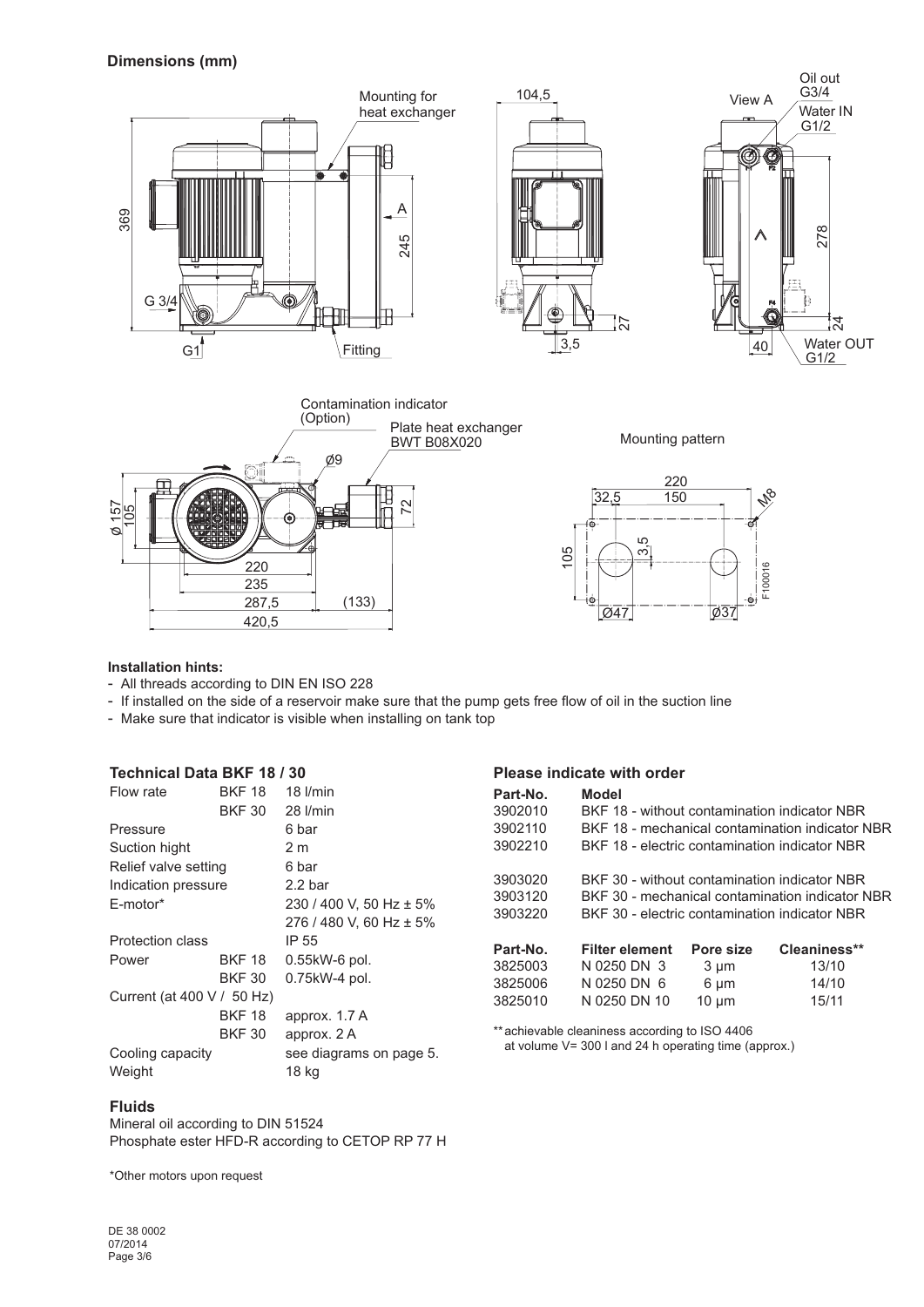## **Dimensions (mm)**



Contamination indicator (Option)

# **Technical Data BKF 60 / 90**

| Flow rate                 | <b>BKF 60</b> | 57 l/min                |  |
|---------------------------|---------------|-------------------------|--|
|                           | <b>BKF 90</b> | 86 l/min                |  |
| Pressure                  |               | 10 bar                  |  |
| Suction height            |               | 2 m                     |  |
| Relief valve setting      |               | 3.5 <sub>bar</sub>      |  |
| Indication pressure       |               | 2.2 <sub>bar</sub>      |  |
| E-motor*                  |               | 230 / 400 V, 50 Hz ± 5% |  |
|                           |               | 276 / 480 V, 60 Hz ± 5% |  |
| Protection class          |               | IP 55                   |  |
| Power                     |               | $2.2$ k $W$             |  |
| Current (at 400V / 50 Hz) |               |                         |  |
|                           | <b>BKF 60</b> | approx. 4.6 A           |  |
|                           | <b>BKF 90</b> | approx. 4.6 A           |  |
| Cooling capacity          |               | see diagrams on page 5  |  |
| Weight                    |               | 28 kg                   |  |
|                           |               |                         |  |

# **Please indicate with order**

- Make sure that indicator is visible when installing on tank top

the suction line

| Part-No. | <b>Description</b>                              |            |              |  |  |
|----------|-------------------------------------------------|------------|--------------|--|--|
| 3906030  | BKF 60 - without contamination indicator NBR    |            |              |  |  |
| 3906130  | BKF 60 - mechanical contamination indicator NBR |            |              |  |  |
| 3906230  | BKF 60 - electric contamination indicator NBR   |            |              |  |  |
| 3909030  | BKF 90 - without contamination indicator NBR    |            |              |  |  |
| 3909130  | BKF 90 - mechanical contamination indicator NBR |            |              |  |  |
| 3909230  | BKF 90 - electric contamination indicator NBR   |            |              |  |  |
| Part-No. | <b>Filter element</b>                           | Pore size  | Cleaniness** |  |  |
| 3840003  | N 0400 DN 3                                     | $3 \mu m$  | 13/10        |  |  |
| 3840006  | N 0400 DN 6                                     | 6 µm       | 14/10        |  |  |
| 3840010  | N 0400 DN 10                                    | $10 \mu m$ | 15/11        |  |  |
|          |                                                 |            |              |  |  |

\*\*achievable cleaniness according to ISO 4406 at volume V= 300 l and 24 h operating time (approx.)

#### **Fluids**

Mineral oil according to DIN 51524 Phosphate ester HFD-R according to CETOP RP 77 H

\*Other motors upon request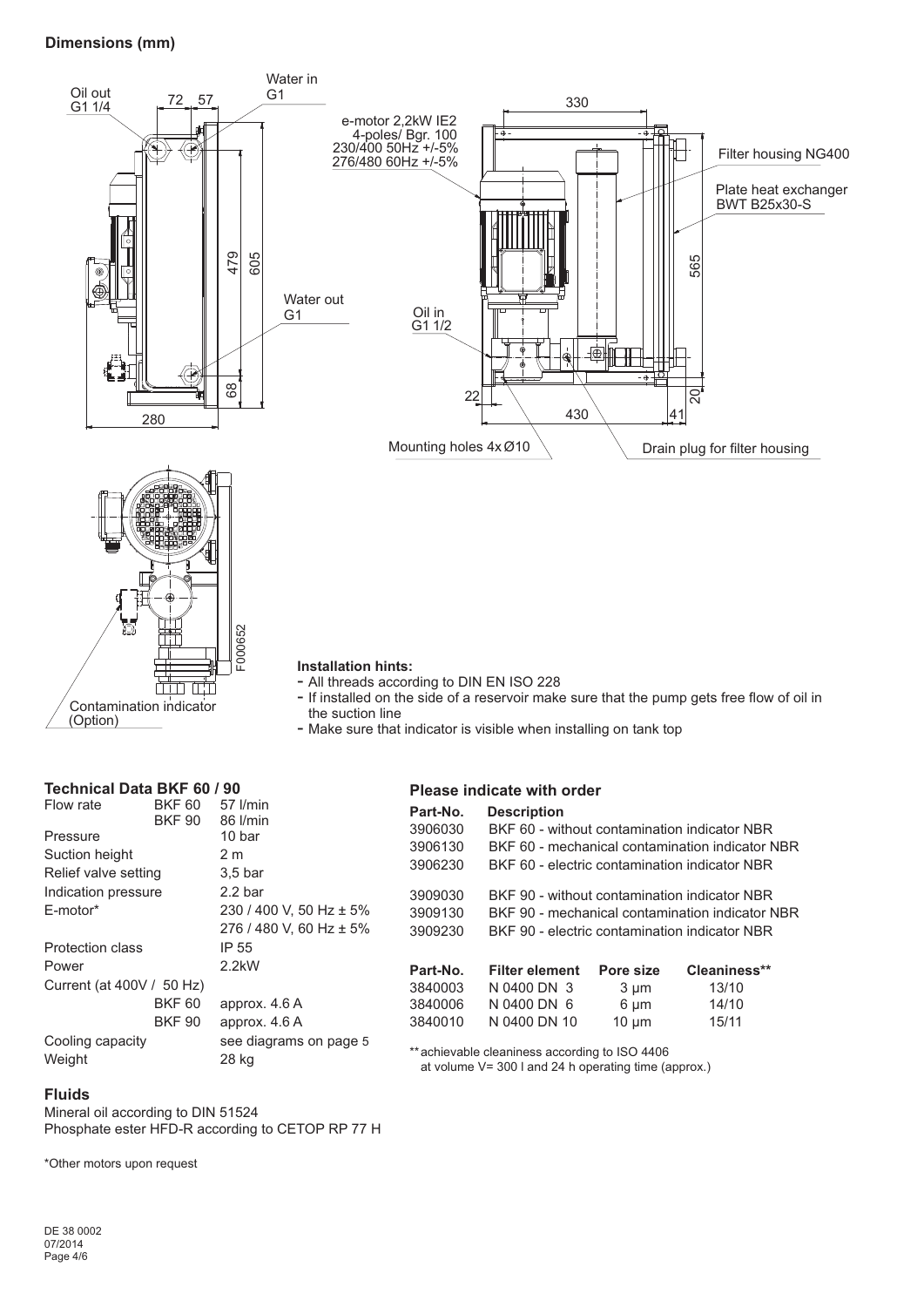